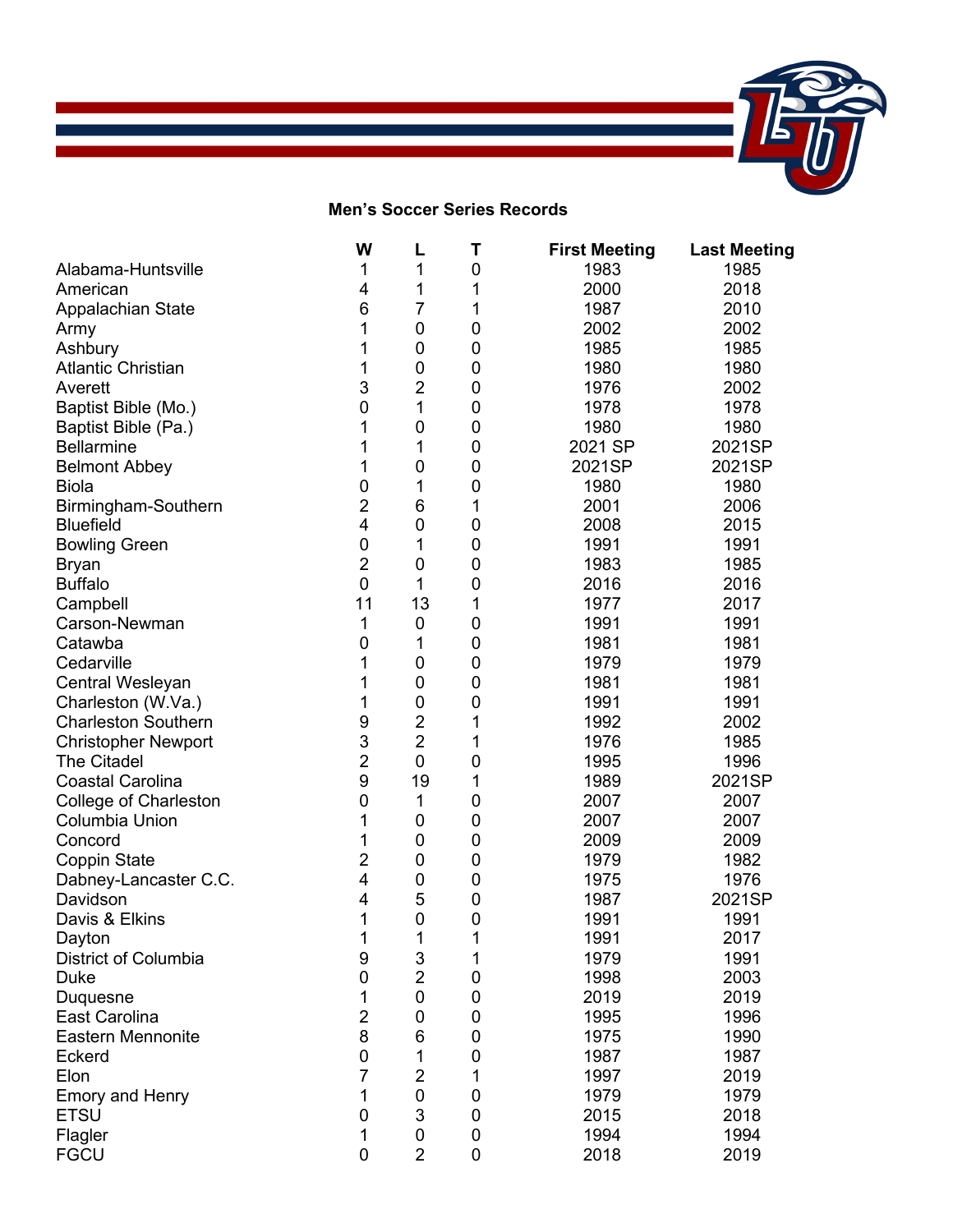| Florida Intentional<br>Fort Wayne | 1<br>0         | 0<br>1         | 0<br>0         | 1999<br>2017 | 1999<br>2017 |
|-----------------------------------|----------------|----------------|----------------|--------------|--------------|
| Furman                            | $\mathbf 0$    | $\overline{2}$ | 0              | 1978         | 2004         |
| Galludet                          | $\overline{2}$ | 0              | 0              | 1975         | 1977         |
| Gardner-Webb                      | 13             | 6              | $\overline{c}$ | 1992         | 2017         |
| Geneva                            | $\pmb{0}$      | 1              | $\mathbf 0$    | 1979         | 1979         |
| George Mason                      | $\overline{2}$ | 5              | 0              | 1979         | 2019         |
| George Washington                 | 1              | 5              | $\mathbf 0$    | 1986         | 2019         |
| Georgetown                        | 1              | 0              | $\mathbf 0$    | 1997         | 1997         |
| Georgia Southern                  | $\mathbf 0$    | $\overline{2}$ | 0              | 2000         | 2003         |
| Georgia State                     | $\overline{2}$ | $\mathbf 0$    | 1              | 1989         | 2013         |
| Goshen                            | $\mathbf 0$    | 1              | $\mathbf 0$    | 1980         | 1980         |
| Guilford                          | 4              | $\overline{c}$ | $\overline{c}$ | 1979         | 1987         |
| Hampton-Sydney                    | 4              | 3              | $\mathbf 0$    | 1975         | 1987         |
| <b>High Point</b>                 | 14             | 13             | 5              | 1980         | 2017         |
| Howard                            | 9              | 6              | $\mathbf 0$    | 1975         | 2016         |
| Incarnate Word                    | $\mathbf 0$    | 1              | 0              | 2019         | 2019         |
| <b>IUPUI</b>                      | 1              | 1              | 0              | 2011         | 2013         |
| Jacksonville                      | 6              | 1              | 0              | 1989         | 2019         |
| James Madison                     | 1              | 4              | 1              | 1986         | 2021SP       |
| King (Tenn.)                      | 5              | $\overline{2}$ | $\mathbf 0$    | 1977         | 1985         |
| <b>Lancaster Bible</b>            | 1              | 0              | $\mathbf 0$    | 1980         | 1980         |
| Lincoln Memorial                  | 4              | 0              | $\overline{c}$ | 1989         | 1996         |
| Lipscomb                          | $\mathbf 0$    | 4              | 1              | 2018         | 2021SP       |
| Longwood                          | 18             | 4              | 4              | 1977         | 2018         |
| Loyola (Md.)                      | $\pmb{0}$      | 1              | $\mathbf 0$    | 2007         | 2007         |
| Lynchburg                         | $\overline{2}$ | 0              | 1              | 1984         | 1986         |
| Malone                            | 1              | 1              | 0              | 1982         | 1990         |
| Manhattan                         | $\mathbf 0$    | 1              | $\mathbf 0$    | 2018         | 2018         |
| <b>Mars Hill</b>                  | $\overline{2}$ | $\mathbf 0$    | 0              | 1990         | 1999         |
| Marshall                          | $\,6$          | 4              | 3              | 1996         | 2017         |
| Mary Washington                   | 0              | 1              | $\mathbf 0$    | 1984         | 1984         |
| Maryland                          | $\pmb{0}$      | 1              | 0              | 2001         | 2001         |
| Maryville                         | $\overline{c}$ | 0              | 0              | 1988         | 1989         |
| Memphis                           | 1              | 1              | 0              | 1989         | 1990         |
| Messiah                           | $\pmb{0}$      | 1              | $\pmb{0}$      | 1980         | 1980         |
| <b>Morehead State</b>             | $\overline{2}$ | 0              | 0              | 1989         | 1992         |
| Mount Saint Mary's (Md.)          | $\mathbf 0$    | 1              | 0              | 1984         | 1984         |
| <b>Mount Vernon Nazarene</b>      | $\overline{2}$ | 0              | 0              | 1982         | 2007         |
| Navy                              | $\overline{2}$ | 4              | 0              | 1989         | 2019         |
| Niagara                           | 1              | 0              | 0              | 2018         | 2018         |
| North Carolina                    | 1              | 5              | 0              | 2006         | 2021SP       |
| North Florida                     | 0              | 3              | 0              | 2018         | 2019         |
| <b>North Greenville</b>           | 1              | 0              | 0              | 2018         | 2018         |
| N.C. State                        | 1              | 6              | 1              | 1998         | 2016         |
| <b>NJIT</b>                       | 1              | 1              | 0              | 2018         | 2019         |
| North Carolina Wesleyan           | 1              | 0              | 0              | 1997         | 1997         |
| <b>Old Dominion</b>               | 1              | $\overline{2}$ | 0              | 2000         | 2011         |
| Pacific Lutheran                  | 1              | 0              | 0              | 1986         | 1986         |
| Pembroke State                    | 1              | 0              | 0              | 1976         | 1976         |
| Philadelphia College of the Bible | 1              | 0              | $\overline{2}$ | 1982         | 1982         |
| <b>Piedmont Bible</b>             | 1              | 0              | $\mathbf 0$    | 1982         | 1982         |
| Pitt                              | 0              | 1              | 0              | 2019         | 2019         |
| Presbyterian College              | 10             | 1              | 0              | 2008         | 2017         |
| Radford                           | 24             | 20             | 8              | 1975         | 2021SP       |
| Randolph-Macon                    | $\mathbf 0$    | 4              | 1              | 1981         | 1985         |